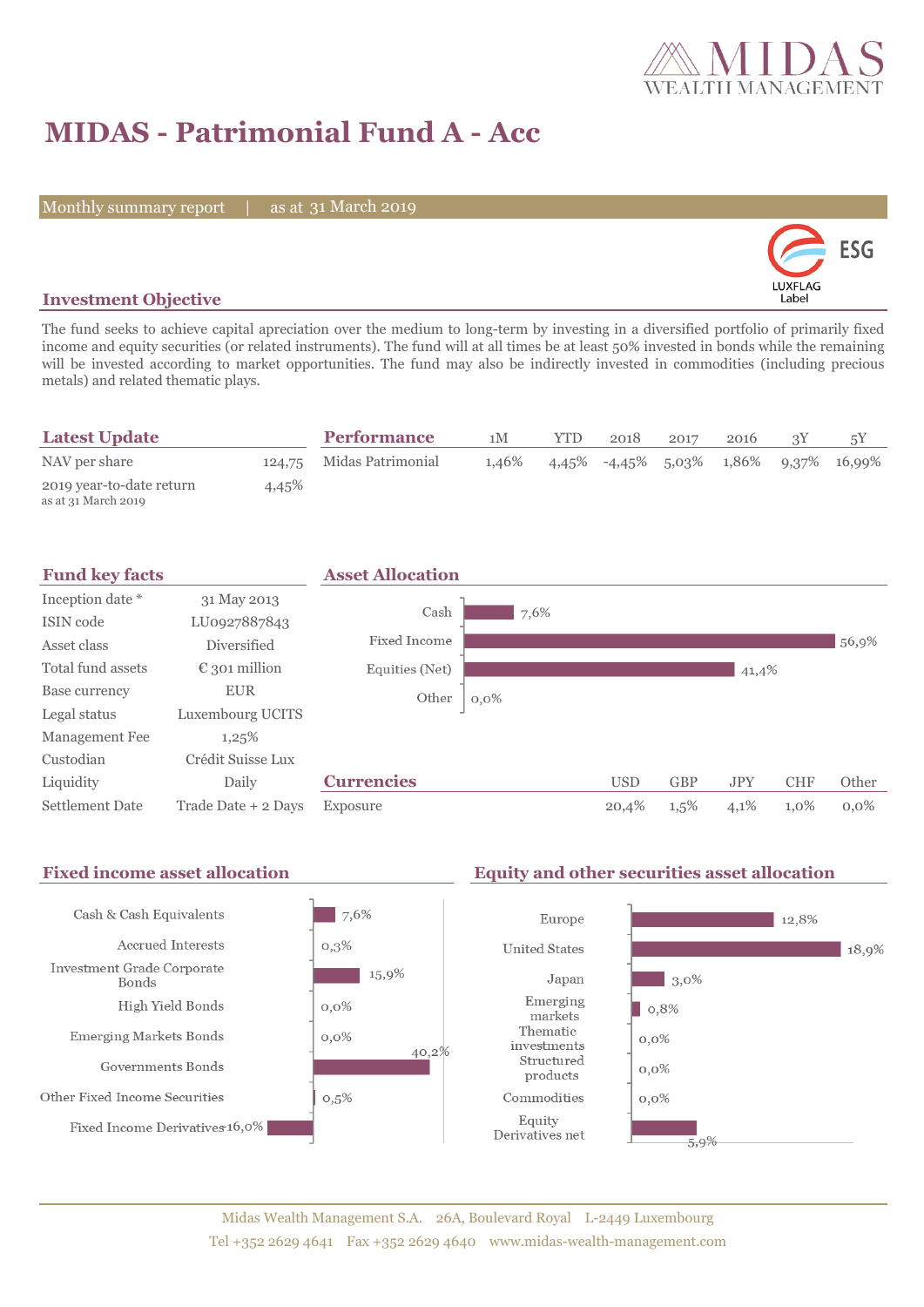

# **MIDAS - Patrimonial Fund A - Acc**

Monthly summary report | as at 31 March 2019

| Top 10 fixed income holdings            | <b>YTM</b> | Rating     | Weight  | <b>Fixed income rating breakdown</b> |  |  |
|-----------------------------------------|------------|------------|---------|--------------------------------------|--|--|
| DEUTSCHLAND REP : DBR 0 1/2 08/15/27    | $-0.2%$    | <b>AAA</b> | 6,2%    |                                      |  |  |
| NETHERLANDS GOVT: NETHER 0 3/4 07       | 0,1%       | AAA        | 3,5%    | AAA<br>31,6%                         |  |  |
| BOTS: BOTS $\sigma$ 05/31/19            | $-0.2%$    | <b>BBB</b> | 3,3%    | AA<br>16,2%                          |  |  |
| EUROPEAN INVT BK : EIB o $3/8$ o7/16/25 | $0.0\%$    | <b>AAA</b> | 2,7%    | 9,0%<br>А                            |  |  |
| AGENCE FRANCAISE : AGFRNC 0 1/8 11/1    | $0.0\%$    | AA         | 2,7%    | <b>BBB</b><br>33,6%                  |  |  |
| HELLENIC T-BILL : GTB 0 04/05/19        | 0,7%       | B          | 2,7%    | <b>BB</b><br>$0,0\%$                 |  |  |
| BTPS: BTPS 2 02/01/28                   | 2,3%       | <b>BBB</b> | $2,5\%$ | B<br>5,6%                            |  |  |
| ALLIANDER: ALLRNV 07/8 04/22/26         | 0,4%       | $AA-$      | 2,1%    | <b>CCC</b><br>$0.0\%$                |  |  |
| SPANISH GOV'T: SPGB 1.6 04/30/25        | 0,4%       | $BBB+$     | 1,9%    | <b>NR</b>                            |  |  |
| ASFINAG : ASFING 0 1/4 10/18/24         | $-0,1%$    | $AA+$      | 1,4%    | 3,9%                                 |  |  |

| Top 10 equity holdings       | Sector                     | Weight  | <b>Equity sector breakdown</b> |         |  |  |
|------------------------------|----------------------------|---------|--------------------------------|---------|--|--|
| <b>JOHNSON &amp; JOHNSON</b> | Health Care                | $0,9\%$ | <b>Consumer Discretionary</b>  | 10,8%   |  |  |
| <b>APPLE INC</b>             | Information Technolog 0,9% |         | Consumer Staples               | 11,5%   |  |  |
| <b>MICROSOFT CORP</b>        | Information Technolog 0.8% |         | Energy                         | 6,2%    |  |  |
| PEPSICO INC                  | <b>Consumer Staples</b>    | 0,8%    | Financials                     | 14,2%   |  |  |
| <b>FREY</b>                  | Real Estate                | 0,8%    | Health Care                    | 16,8%   |  |  |
| ALIBABA GROUP HOLDING-SP ADR | Consumer Discretionar 0,8% |         | Information Technology         | 14,8%   |  |  |
|                              |                            |         | Industrials                    | 10,0%   |  |  |
| VISA INC                     | Information Technolog 0,8% |         | Materials                      | $3,2\%$ |  |  |
| <b>MEDTRONIC PLC</b>         | <b>Health Care</b>         | 0,8%    | <b>Communication Services</b>  | 6,5%    |  |  |
| <b>ALPHABET INC-CL A</b>     | Communication Service 0.7% |         | Utilities                      | $1,5\%$ |  |  |
| AMAZON.COM INC               | Consumer Discretionar 0,7% |         | Real Estate                    | $4,5\%$ |  |  |

## **Top 5 funds and other holdings**

Amundi Japan TOPIX ETF 3,0%